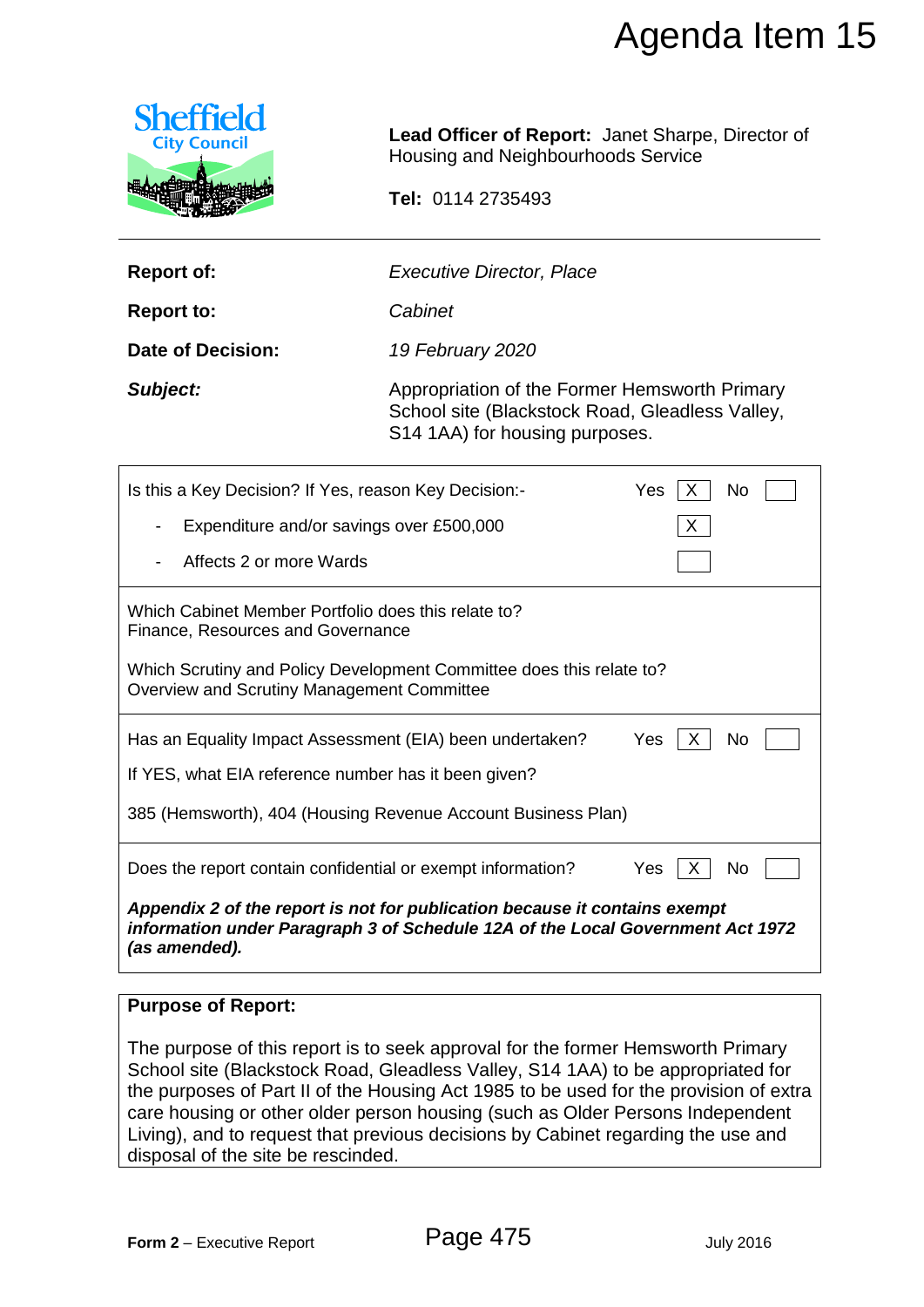### **Recommendations:**

R1: That the Cabinet decisions of September 2002 and June 2007, in respect of the disposal of the former Hemsworth Primary School site for extra care housing and that the disposal be to the Extra Care Charitable Trust, be rescinded.

R2: That, subject to no objections to the open space notice being received, the former Hemsworth Primary School site be appropriated for the purposes of Part II of the Housing Act 1985 for the provision of extra care housing or other older person housing through the Housing Revenue Account Stock Increase Programme.

## **Background Papers:**

- Appendix 1: Site Plan
- *Appendix 2 (Closed): Financial Information*
- Appendix 3: Council Housing Stock Increase Programme report to Cabinet Member (October 2019)

| Lead Officer to complete:- |                                                                                                                                                                                                                                                                                                                                                             |                                                             |  |
|----------------------------|-------------------------------------------------------------------------------------------------------------------------------------------------------------------------------------------------------------------------------------------------------------------------------------------------------------------------------------------------------------|-------------------------------------------------------------|--|
| 1                          | I have consulted the relevant<br>departments in respect of any relevant<br>implications indicated on the Statutory                                                                                                                                                                                                                                          | Finance: Karen Jones                                        |  |
|                            | and Council Policy Checklist, and<br>comments have been incorporated /                                                                                                                                                                                                                                                                                      | Legal: Andrea Simpson                                       |  |
|                            | additional forms completed / EIA<br>completed, where required.                                                                                                                                                                                                                                                                                              | Equalities: Louise Nunn                                     |  |
|                            | Legal, financial/commercial and equalities implications must be included within the report<br>and the name of the officer consulted must be included above.                                                                                                                                                                                                 |                                                             |  |
| 2                          | <b>EMT member who approved</b>                                                                                                                                                                                                                                                                                                                              | Laraine Manley                                              |  |
|                            | submission:                                                                                                                                                                                                                                                                                                                                                 | <b>Executive Director: Place</b>                            |  |
| 3                          | <b>Cabinet Member consulted:</b>                                                                                                                                                                                                                                                                                                                            | Finance, Resources and Governance                           |  |
|                            |                                                                                                                                                                                                                                                                                                                                                             | <b>Neighbourhoods and Community Safety</b>                  |  |
|                            |                                                                                                                                                                                                                                                                                                                                                             | <b>Transport and Development</b>                            |  |
| $\overline{4}$             | I confirm that all necessary approval has been obtained in respect of the implications<br>indicated on the Statutory and Council Policy Checklist and that the report has been<br>approved for submission to the Decision Maker by the EMT member indicated at 2. In<br>addition, any additional forms have been completed and signed off as required at 1. |                                                             |  |
|                            | <b>Lead Officer Name:</b><br>Janet Sharpe                                                                                                                                                                                                                                                                                                                   | <b>Job Title:</b><br>Director of Housing and Neighbourhoods |  |
|                            | Date: 25/11/2019                                                                                                                                                                                                                                                                                                                                            |                                                             |  |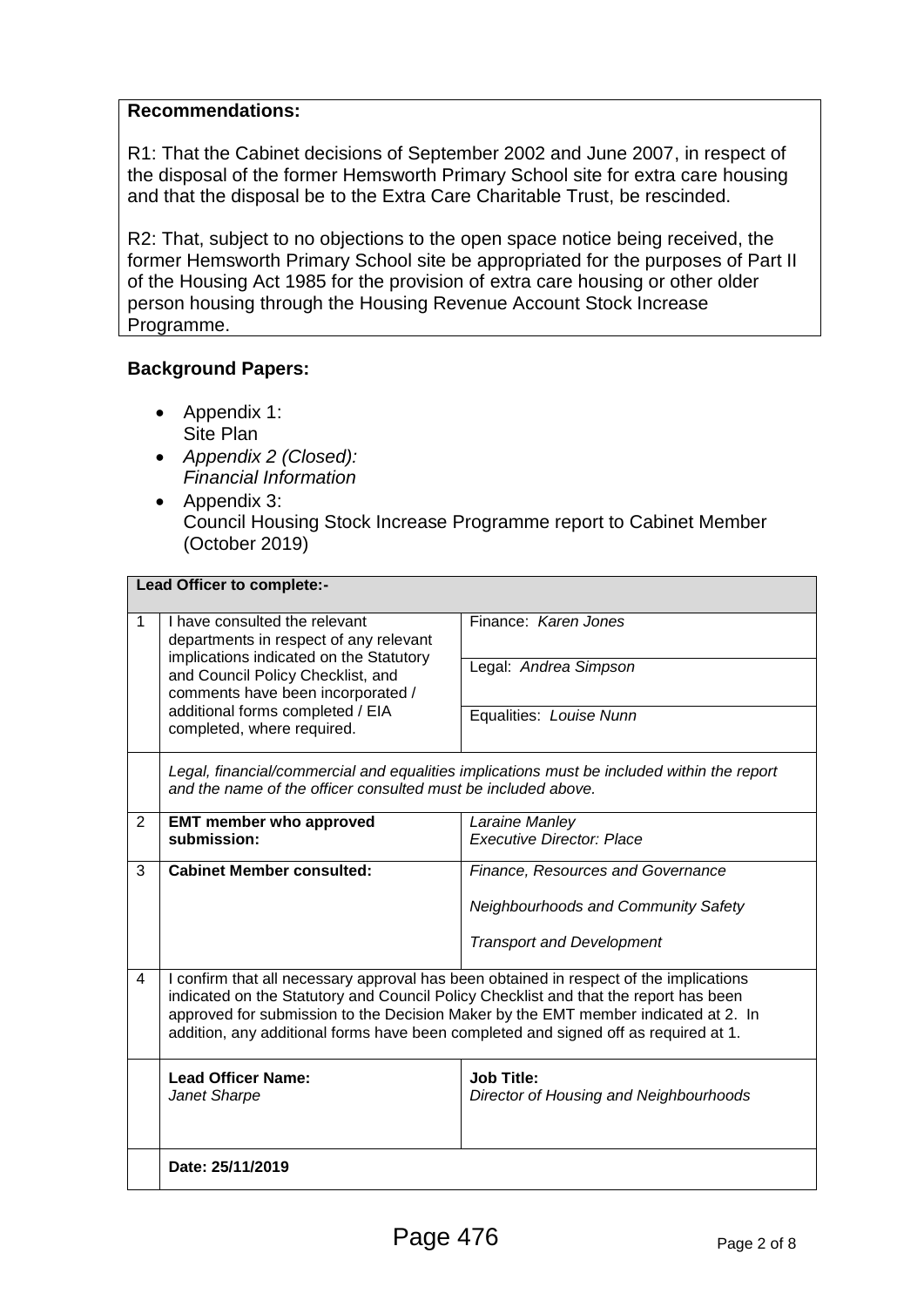# **1. PROPOSAL**

- 1.1 The former Hemsworth Primary School site is a 2.45 hectare site that lies on the corner of Blackstock Road and Constable Road in Gleadless Valley, Sheffield (S14 1AA). It is held by the Council for education purposes, although it was declared surplus to requirements for the delivery of education services by the Interim Executive Director of People's Services in July 2019. The school building itself was demolished in 2005 and since then the site has remained open space used for public recreation.
- 1.2 It is proposed that the site be appropriated to housing purposes (Part II of the Housing Act 1985) and used for the for the provision of extra care housing or other older person housing (such as Older Persons Independent Living) through the Council Housing Stock Increase Programme (approved by the Cabinet Member for Neighbourhoods and Community Safety in October 2019).
- 1.3 The site has been the subject of a number of Cabinet decisions in respect of extra care housing. In September 2002, while Hemsworth Primary School was still operating but due to amalgamate under the Primary Schools Reorganisation Plan, Cabinet identified the site for development as Extra Care Housing and approved its disposal.
- 1.4 Further decisions on the tender process and marketing approach were made in 2004 and 2006 and in June 2007 Cabinet approved the sale of the Hemsworth site to Extra Care Charitable Trust (ECCT) for the development of an extra care housing scheme. However, the sale did not take place due to the downturn in the housing market.
- 1.5 Cabinet has not considered the site further since 2007. The decisions of 2004 and 2006 were implemented. The decisions of 2002 and 2007 (detailed above) remain in force. In order to facilitate the development of extra care housing at Hemsworth by the Council, or to give flexibility to develop other forms of older persons housing (such as Older Persons Independent Living), these decisions must be rescinded.
- 1.6 Since the proposed disposal to ECCT failed to proceed, there have been attempts to market or soft market test the site for general needs or extra care housing. Consideration has been given to development of an extra care housing scheme either by the Council or a registered provider of social housing. None of these have resulted in a sufficiently attractive offer or viable scheme to enable a proposal to be presented to Cabinet.
- 1.7 As the Council Housing Stock Increase Programme has developed (as detailed in the October 2019 Cabinet Member report – see Appendix 3), the site has been identified as being suitable to meet a need for new older persons housing. It is estimated to deliver in the region of 75-80 new units (capacity dependent) which would contribute to the Council's aspiration within the Stock Increase Programme to deliver new units for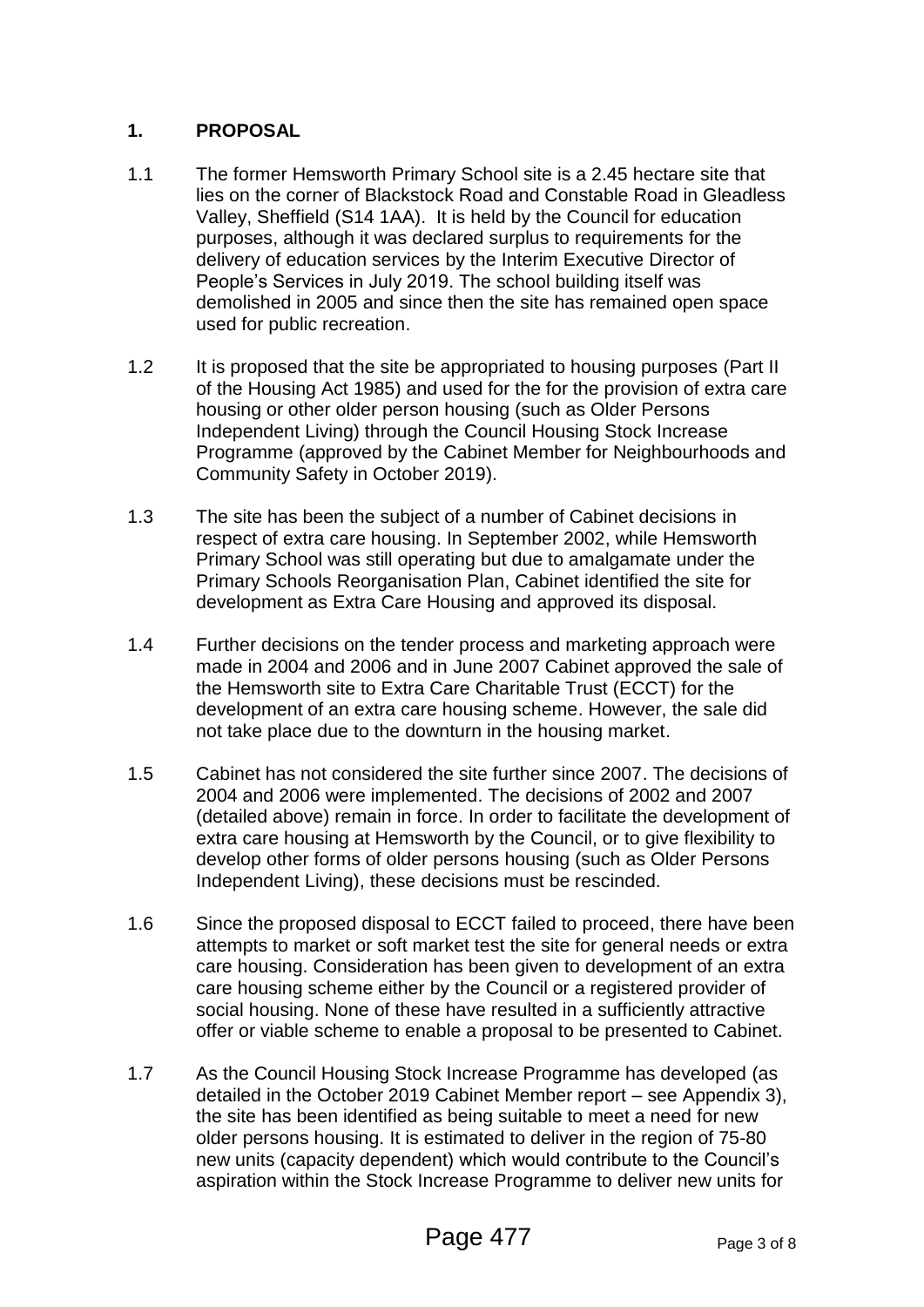older people's independent living or extra care housing in the next 10 years.

# **2. HOW DOES THIS DECISION CONTRIBUTE ?**

2.1 Appropriating the site for the purposes of Part II of the Housing Act 1985 will enable much needed new housing to be delivered on a site that has stood vacant since 2005. It will also contribute to the following Council priorities:

#### 2.2 **Thriving Neighbourhoods and Communities**

Whilst no formal design work has yet commenced, the current ambition is to develop the Hemsworth site with approximately 75-80 new units (capacity dependent) of high quality older persons housing, as part of the Council Housing Stock Increase Programme. This will positively contribute to achieve the following three aims in the Council's Housing Strategy 2013-23:

- $\bullet$  Increase the supply of new homes in the city;
- Help younger, older and vulnerable people live independently;
- Make best use of the city's existing housing stock.
- 2.3 Providing new housing on the site will also meet the growing demand for new homes identified in the Council's New Homes Delivery Plan (2018- 23). Age friendly homes (which are proposed to meet Lifetime Homes standards) will allow older, vulnerable people to live independently whilst freeing up larger, existing homes for families.
- 2.4 Developing accommodation suitable for older people will also help achieve ambitions within the Council's Older People's Independent Living (OPIL) 2017-21 strategy to deliver three new OPIL schemes and provide an attractive offer to a wide range of local older people, potentially including "fourth-agers" with high level care needs and "thirdagers" with none.

#### 2.5 **Better Health and wellbeing**

Older people who move into more suitable accommodation before it becomes necessary to do so achieve better health and wellbeing outcomes than those who move much later when they are very frail and less able. Informal support and provision of activities - both social and physical - will supplement or delay the need for formal care and more costly health services, providing greater levels of health and wellbeing for individuals.

# **3. HAS THERE BEEN ANY CONSULTATION?**

3.1 The Council is not required to consult on this proposal. However, the proposal to develop the former Hemsworth Primary School site for the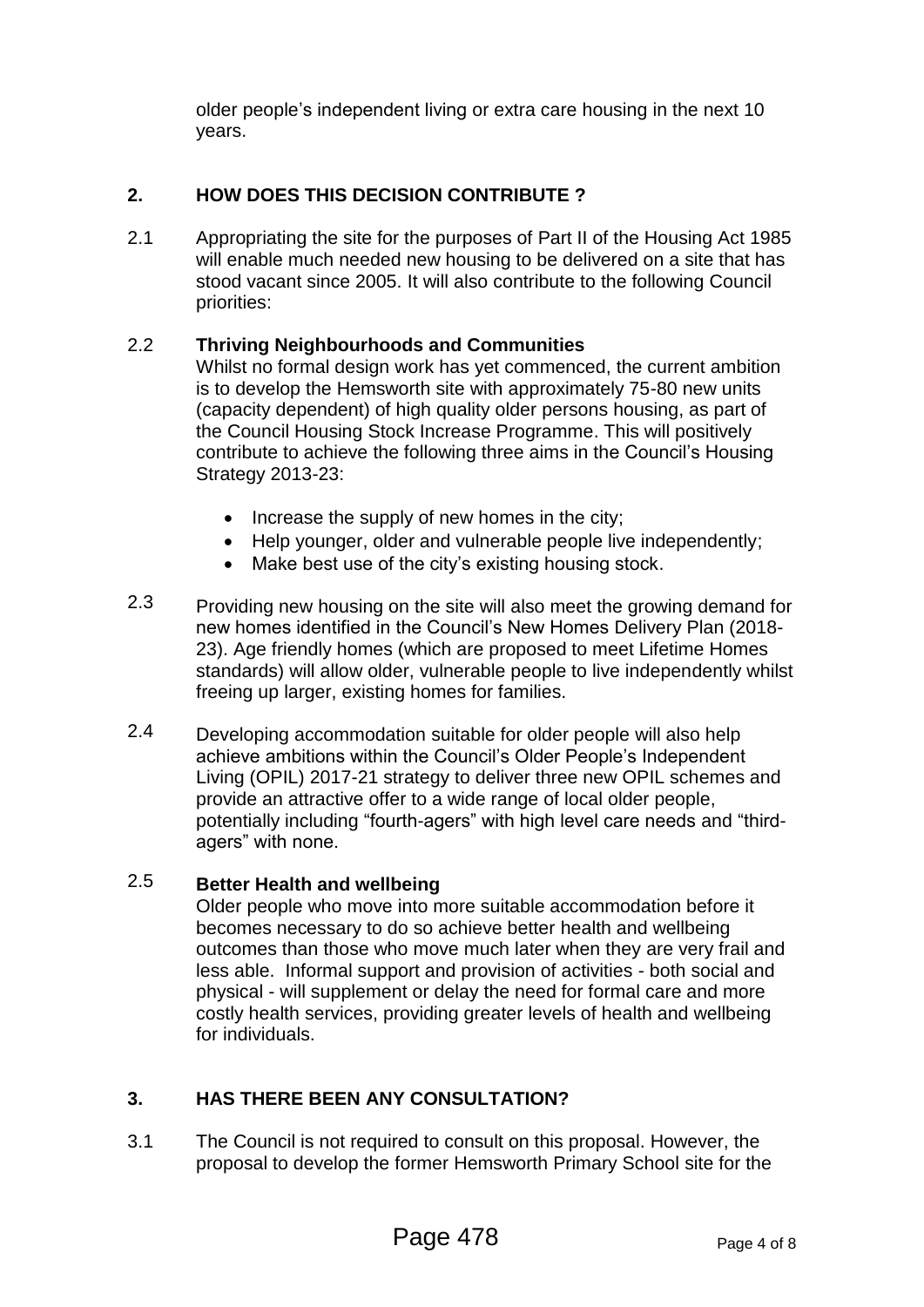provision of older people's housing forms part of the Council Housing Stock Increase Programme. Consultation on this programme has been undertaken as part of the HRA Business Plan with tenants and residents, who support proposals to increase the number and type of new homes in the city to increase housing choice in neighbourhoods to meet the growing demand for affordable housing. An annual review of the HRA Business Plan is consulted on with tenants to approve Capital Programme spending priorities.

3.2 The proposals for this site will complement future plans for the wider Gleadless Valley area.

## **4. RISK ANALYSIS AND IMPLICATIONS OF THE DECISION**

- 4.1 Equality of Opportunity Implications
- 4.1.1 The completed Hemsworth Equality Impact Assessment (EIA) concludes that a proposal for developing the site with older people's accommodation will positively impact older people, disabled people, carers and the less well off. The EIA records a neutral impact for race.

There are no negative impacts.

- 4.2 Financial and Commercial Implications
- 4.2.1 As explained in paragraph 4.3.2 below, there is a statutory requirement on appropriation that the Council *must make such adjustment in its accounts as may be requisite in the circumstances by virtue of section 24 of the Town and Country Planning Act 1959.*

It is proposed that the requisite adjustment will take into account the proposed use of the land and any benefits that the Council accrues as a result. Further information is provided in Appendix 2.

- 4.3 Legal Implications
- 4.3.1 In respect of the proposed appropriation of the Hemsworth site, section 122 of the Local Government Act 1972 empowers the Council to appropriate for any purpose land belonging to it and no longer required for the purpose for which it is held immediately before the appropriation. Section 122(2A) provides that no disposal of Open Space land can take place until notice of the intention to dispose has been advertised for two consecutive weeks in a local newspaper and any objections have been considered.
- 4.3.2 As a local housing authority the Council may appropriate land for the purposes of Part II of the Housing Act 1985 under section 19 of that Act. The property must then be accounted for within the HRA by virtue of Part VI of the Local Government and Housing Act 1989. On appropriation it must make such adjustment in its accounts as may be requisite in the circumstances by virtue of section 24 of the Town and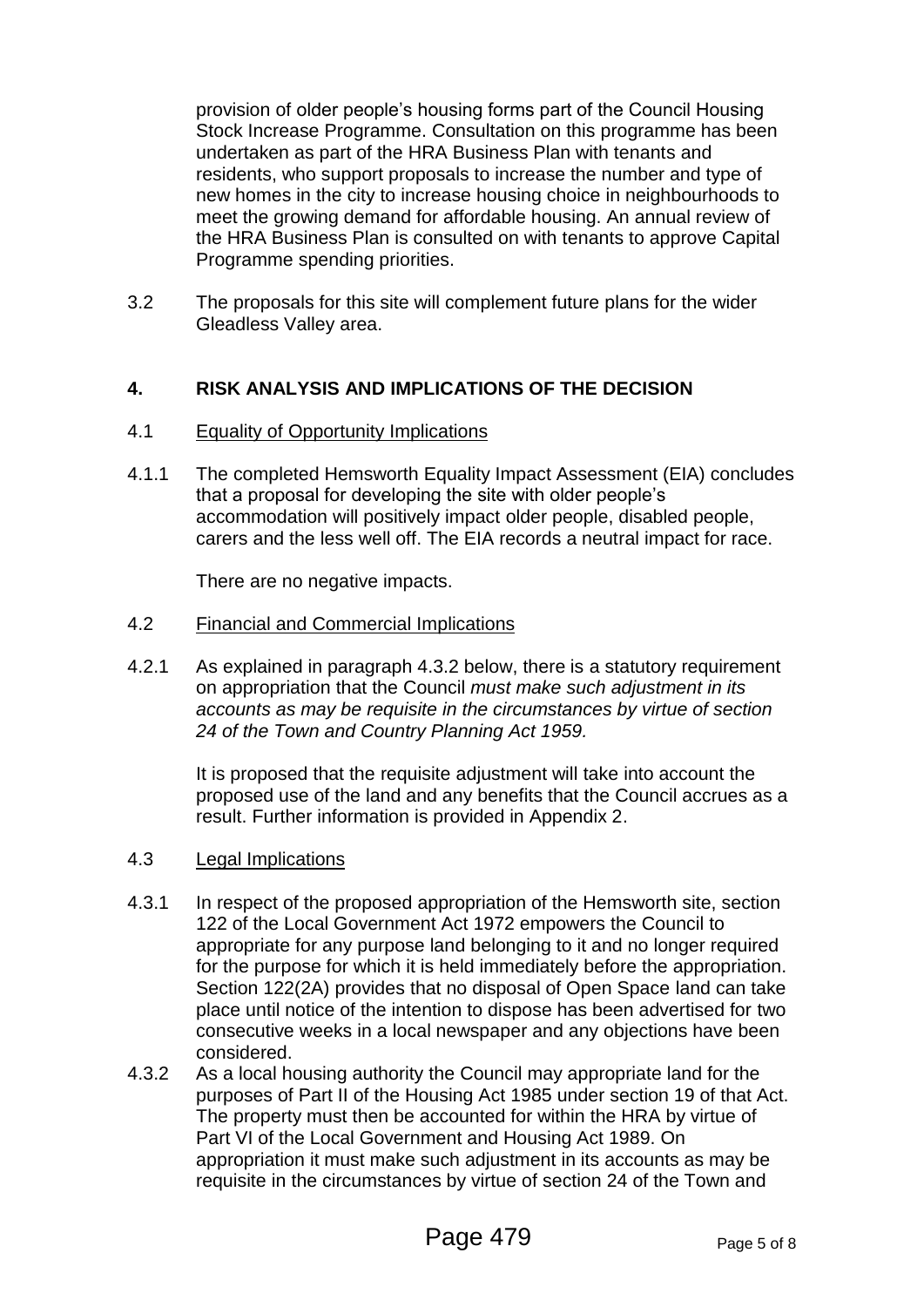Country Planning Act 1959.

### 4.4 Other Implications

4.4.1 There are no other implications identified.

# **5. ALTERNATIVE OPTIONS CONSIDERED**

5.1 Three alternatives have been considered:

1) '**Do nothing'.** As the site has been left vacant since at least 2005 and is currently a maintenance liability for the Council 'doing nothing' is not considered to be a suitable option.

2) **Develop the site for older persons' accommodation via market disposal** which might attract Registered Providers and/or institutional investors (based on soft market testing).

### 3) **Develop the site with non-age-specific general needs housing via market disposal**.

In relation to alternative options 2) and 3) - as the Council is now delivering older persons' developments elsewhere in the city, it is able to make best use of that understanding and expertise to deliver the site for the provision of extra care housing or other older person housing through the Council Housing Stock Increase Programme. If the site remains in Council ownership, the Council will be able to retain greater control over the type of development that best meets the needs of older people in the city. Keeping the asset in Council ownership will deliver a rental income to the Housing Revenue Account over the lifetime of the development.

# **6. REASONS FOR RECOMMENDATIONS**

6.1 The former Hemsworth Primary School site has remained vacant since 2005 and was recently declared surplus to the requirements of the 'People' portfolio. Appropriating the site for the purposes of Part II of the Housing Act 1985 will enable the Council to fulfill its longstanding intention to develop older persons housing on the site as part of the Council's Stock Increase Programme.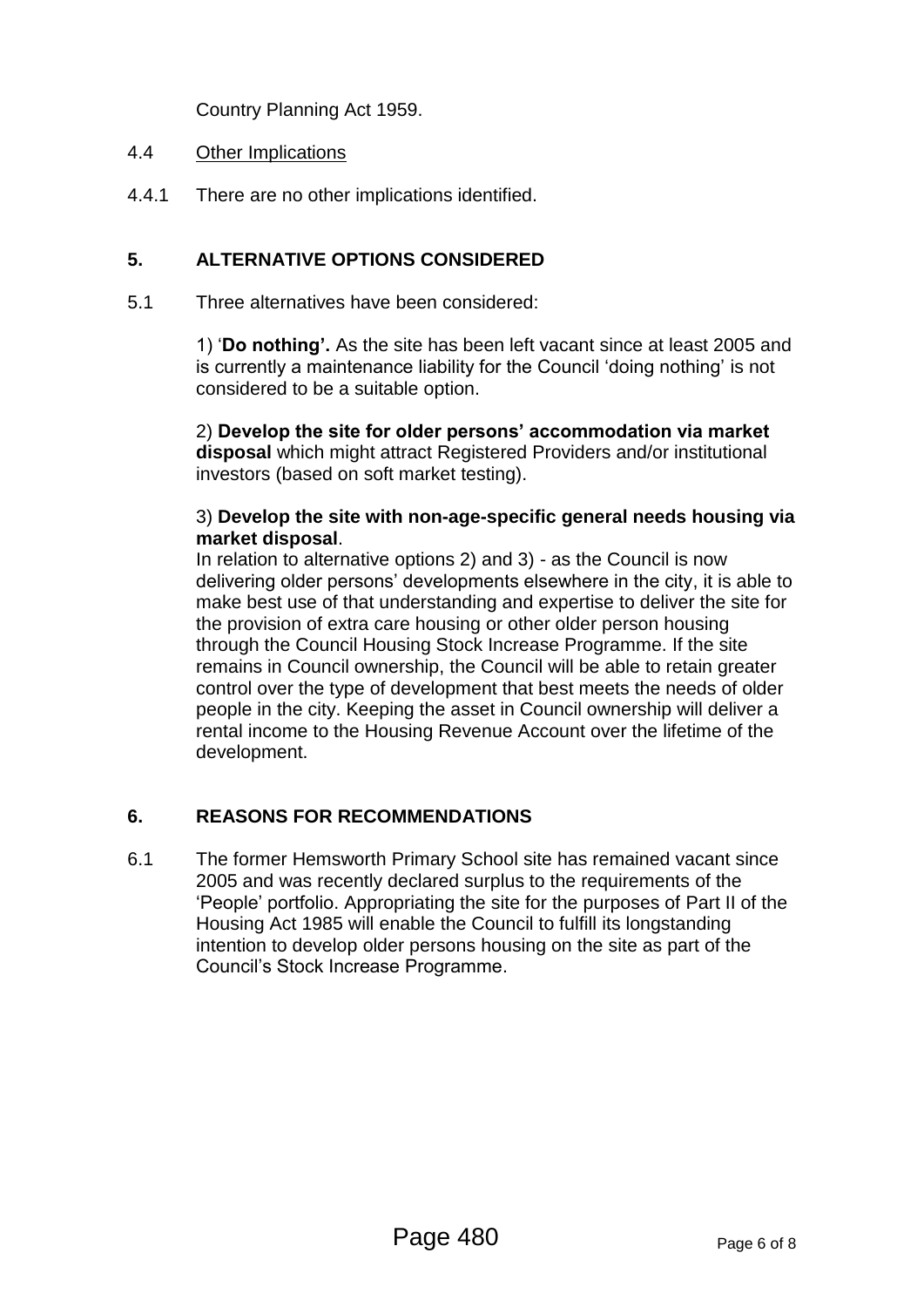# **Appendix 1: Site Plan**

**Former Hemsworth Primary School, Blackstock Road, Sheffield, S14 1AA (Indicative boundary)** Total approximate area = 2.45ha;